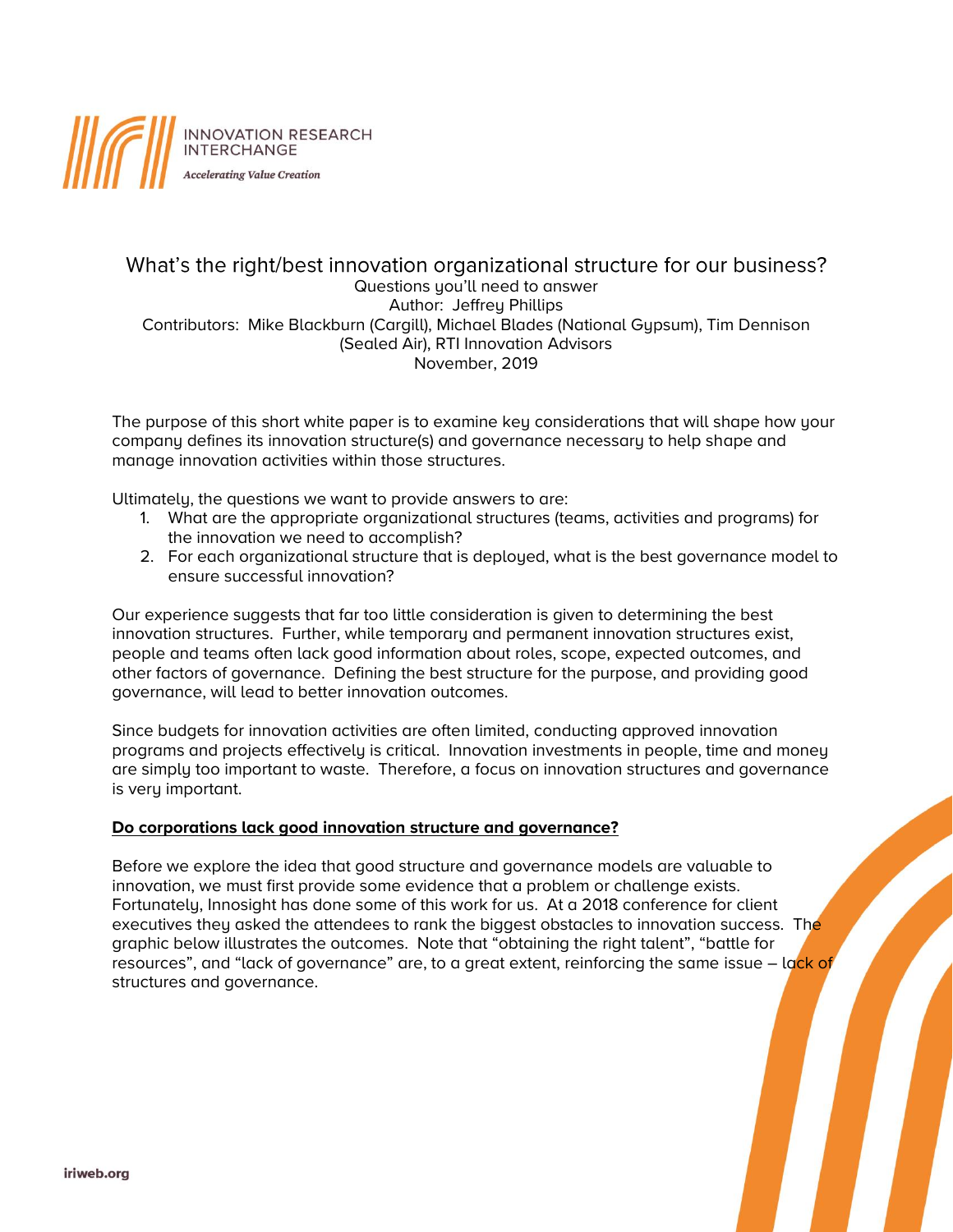

# The Biggest Obstacle to Innovation Success



DATA: CEO Summit Delegates Surveyed, Summer 2018, Innosight

Further research conducted in conjunction with IRI and its members reinforces the point that innovation structures (how corporations innovate) and governance (resources, scope, metrics, funding) are not well defined. We'll examine some of the research and findings throughout the paper.

Innovation structures and governance issues remain some of the most significant obstacles to innovation success. Let's examine why this is the case and what to do to improve the situation.

# **Why Structures is plural**

There may be some concern on your part that we've described innovation structures (plural). Many companies have multiple, concurrent innovation activities underway, from temporary incremental product innovation teams to more permanent incubators or open innovation teams. These teams and activities differ based on goals and expected outcomes, roles and responsibilities, and other criteria, as we'll review in the next section. It's important to realize that innovation is not isolated to one team or one function in your business. Instead, it can and should be conducted simultaneously in multiple locations within your company, with different goals or scope, and often with different types of internal and external interaction.

Once you understand that innovation is happening concurrently in many functions, teams and locations in your business, and that the goals and expectations of these teams are different, you'll see that identifying the best structures and governance for each of these activities is exceptionally important. Since funding for innovation is often limited, especially for horizon 2 and horizon 3 activities, you'll want to achieve as much success as possible in the innovation work your teams conduct. Defining the best innovation structures and aligning governance to those structures improves your odds for success.

In research conducted in 2012, McKinsey found that many corporations have multiple, simultaneous innovation activities underway. To quote their research: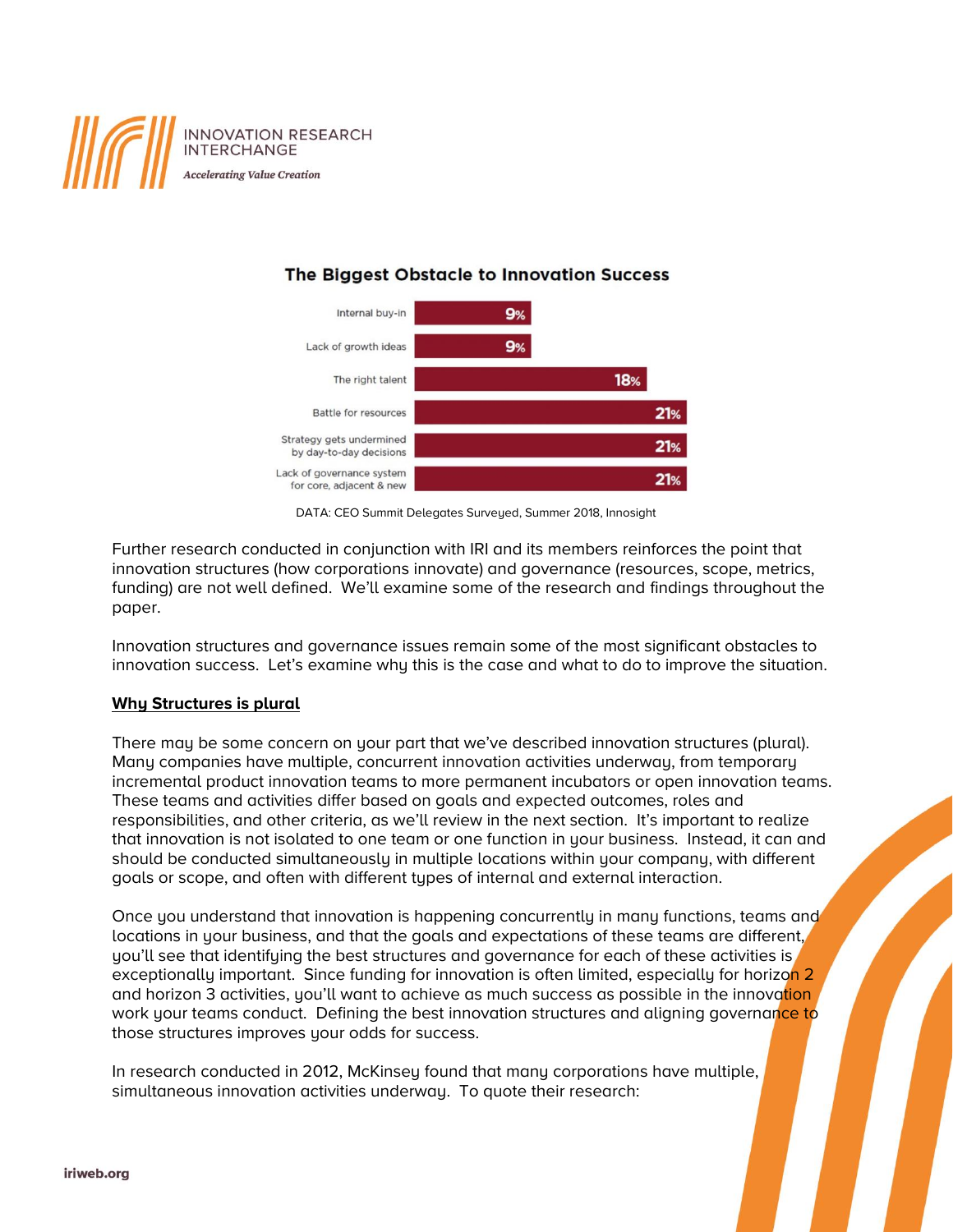

two-thirds of executives report broad innovation portfolios that include **more than one type of organizational model**, and nearly half say their companies use separate innovation functions that focus on developing new business opportunities, sit at company headquarters, and are less than three years old.

As we can see from their findings, at least two thirds of companies indicated that there were multiple innovation activities or structures in place, and the structures have different purposes or expected outcomes. This should suggest that different team structures are in place, and different governance models are necessary. Few innovation teams or activities stop to contemplate innovation structure or governance questions until it's too late.

### **Defining our terms**

In this paper we're going to be addressing some critical structural and governance requirements that can create the conditions for innovation success. But we need to define a common language and expectations about a number of these concepts. Let's first focus on "structure".

### **Structure**

Structure in our parlance refers to the organization or team that is responsible for innovation or an innovation activity. The most common innovation structure is an innovation project team. These teams are formed to create ideas or solutions for a specific opportunity. These teams are temporary and will be disbanded after an innovation project or activity ends. However, while many innovation structures are temporary, some are permanent. Long lasting or permanent innovation structures include: open innovation teams, accelerators, incubators, corporate venture teams and others. Permanent structures have different requirements than temporary teams and need different governance models.

### Governance

When we refer to innovation governance, we are referring to all the oversight, scope definition, inputs and outputs of an innovation activity. Inputs can include people, resources, ideas, technology and other factors. Outputs can include successful products and services, experiments, pilots, failures and learning. How the activity is defined, scoped, resourced, funded and measured within the context of business needs and strategy is what we call "governance".

Other terms matter in this definition as well. **Resources** refers to the people who are involved in the innovation activity, the amount of **time** they can commit to innovation activities, the **funds or budgets** they need to do their work effectively and the other **physical and service resources** they will require to do a good job. As a component of good governance, any innovation team or activity should have a clearly defined **scope** and a stated set of outcomes, aligned to a general timeline with milestones and easily measurable results. Establishing innovation **measures and metrics** is also part of good project governance.

When these factors (appropriate resourcing and funding, well defined scope, ample time, relevant measures and metrics) are considered and fully implemented, innovation can be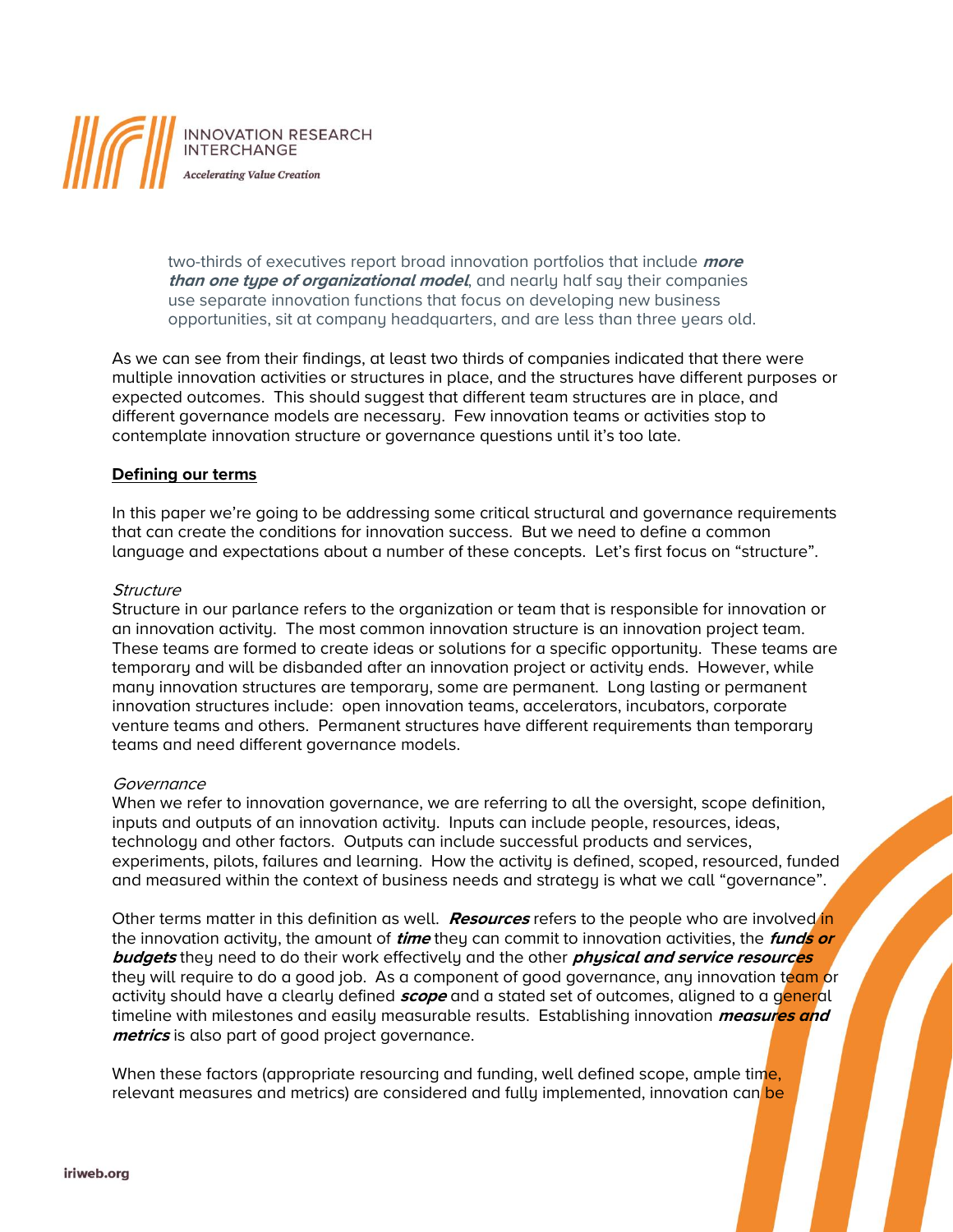

conducted in a much simpler, more transparent way based on good practices and deep skills. Defining the right structures and providing the best governance in each situation or circumstance improves the chances of innovation success.

# **What are some of the alternative structures?**

As we've described previously, innovation leverages permanent teams and temporary teams. Permanent teams often include activities and structures such as:

- Corporate or central innovation team
- Open Innovation
- Accelerators or incubators
- Corporate venture teams
- "Business Development" teams that test or pilot third party solutions or technologies
- The R&D team often plays a role as a permanent team

Meanwhile, companies may also have temporary, impermanent project teams, which can include:

- Skunkworks a remote, often offsite location to assist with the generation and development of radical or disruptive ideas that would conflict with existing products or business models
- Innovation project teams just about any innovation activity or project that is organized around a single project and will disband at the end of the project

# **Concurrent Innovation Activities**

From the list above, it's easy to see that a corporation could have several innovation programs and structures underway concurrently. A large corporation could easily have:

- A centralized innovation function under a corporate chief innovation officer
- An active open innovation function under the chief innovation officer or the chief technology officer
- An accelerator, incubator or corporate venture team reporting to a C level officer
- Innovation project teams scattered throughout the company, reporting to business unit, product, or function heads

In a survey conducted with the IRI membership, we found that most organizations have several concurrent innovation activities underway, ranging from permanent teams like a central innovation team, R&D, accelerators, incubators, open innovation teams and more, and temporary teams like skunkworks or innovation project teams. In fact, when we asked about how many concurrent activities are typical, over 66% of the respondents indicated that more than four and as many as eight concurrent innovation activities are typically underway in their organizations at any given time.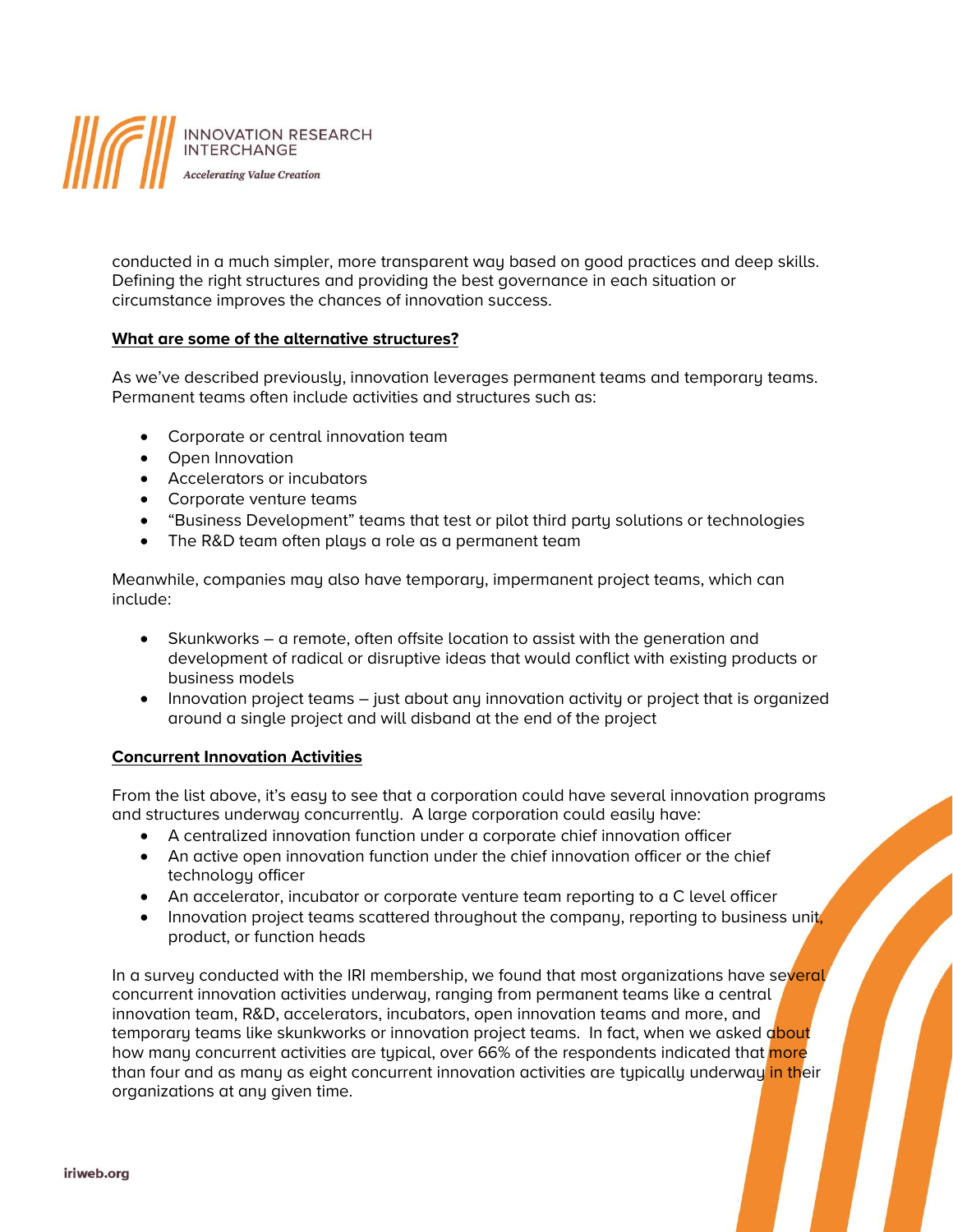



Each of these concurrent activities has different innovation goals and responsibilities, requires its own structures, risk profiles, governance, funding, staffing and metrics to complete its task effectively.

# **Implications**

The financial implications of multiple, concurrent innovation projects are obvious. If there are multiple, concurrent innovation activities underway, then the investment (and associated risks of failure) for these activities increases. If the planning and governance is inadequate or incomplete for any one of the activities, or worse simply inadequate for all the innovation activities, corporations are wasting precious innovation dollars. When we add to this analysis the fact that most corporations don't do a good job budgeting or allocating funds for innovation, it's easy to draw the conclusion that innovation funds are at risk of being wasted or misallocated. Good structures and governance don't simply improve innovation outcomes, they help improve innovation investments and ensure that whatever funds are set aside for innovation are used as effectively as possible.

After all, when we look closely at corporate innovation, we can see two truths emerge. In comparison to entrepreneurs or startups, which have one big idea and limited resources, corporations would seem to have it easy. Corporations often have dozens of good ideas and a wealth of resources. But in the "wealth" of ideas and resources lies big challenges – which ideas should be selected, and what resources should be allocated to which ideas? Innovation issues in big corporations boil down to two important concepts: **resource allocation** (what resources to allocate to interesting ideas and why) and **project prioritization** (which ideas or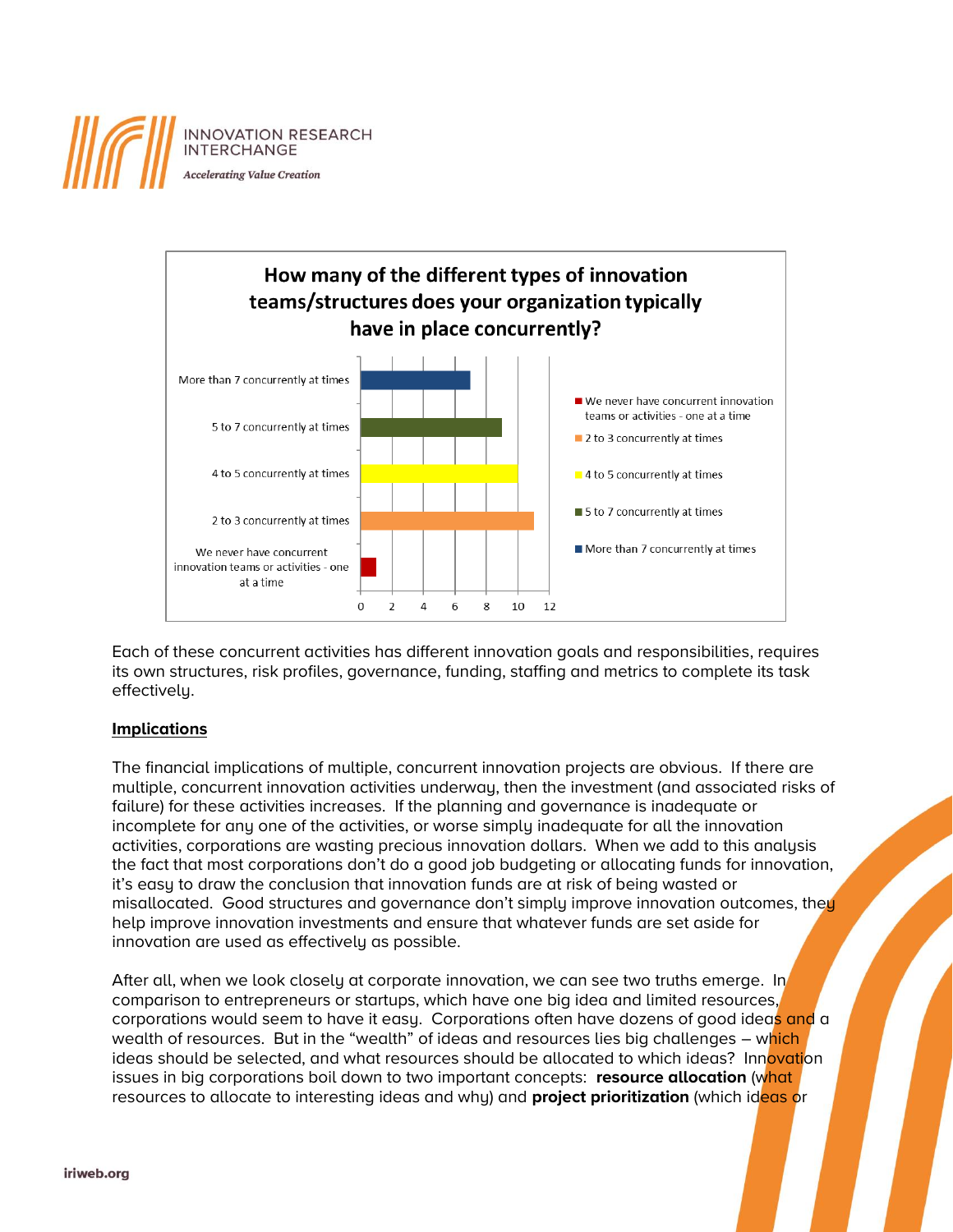

projects seem the most interesting or valuable). If we can resolve the questions of project prioritization and resource allocation, corporations should accelerate more ideas to market more quickly and with less risk and less cost.

# **The Best Use of Innovation Structures**

| <b>Team Type</b>               | <b>Best use</b>                                                                                                               | <b>Risk</b>                                                                                                   |
|--------------------------------|-------------------------------------------------------------------------------------------------------------------------------|---------------------------------------------------------------------------------------------------------------|
| Corporate Innovation Team      | Standardizing innovation methods<br>and tools, providing skill<br>development, acting as internal<br>consultants              | Centralizing all innovation at<br>the corporate level -creates<br>an ivory tower effect                       |
| Incubator                      | Incubating good solutions to build<br>critical depth and product viability<br>before releasing as a new product<br>or service | Using an incubator as an<br>idea generation engine                                                            |
| Accelerator                    | Identifying and funding good<br>internal and/or external companies<br>for access to emerging products,<br>technology or IP    | Investing in too many<br>external companies without<br>the experience or knowledge<br>of a venture capitalist |
| Corporate Business development | Enabling third party solutions or<br>technologies to pilot solutions on<br>your platform to test new ideas                    | Transferring all innovation to<br>third parties                                                               |
| R&D                            | Discovering new technologies or<br>solutions using primary research                                                           | Assuming that all innovation<br>originates from R&D                                                           |
| Open Innovation                | Scanning the environment for<br>viable technologies or products to<br>license or acquire                                      | Conducting open innovation<br>without participation from<br>your IP team and/or legal<br>team                 |
| <b>Skunkworks</b>              | The creation of a disruptive<br>technology or business model that<br>may cannibalize existing products                        | Thinking that all innovation<br>must be run in a skunkworks<br>model or environment                           |

Each of these structures or teams have a best purpose or use:

# **Governance**

In our experience, not nearly enough thought goes into the definition and implementation of most innovation structures and activities. Compounding this issue is a clear lack of innovation governance, described above as appropriate oversight, scope, resource allocation, measures and metrics. There are several reasons why innovation governance is so inadequate.

First, most innovation activities are short term projects, formed to respond to a near term market opportunity or competitive threat. It's common to think that these short-term activities don't require a significant amount of governance. Second, while the remaining innovation activities may be longer term or permanent, and thus more deserving of planning and governance, the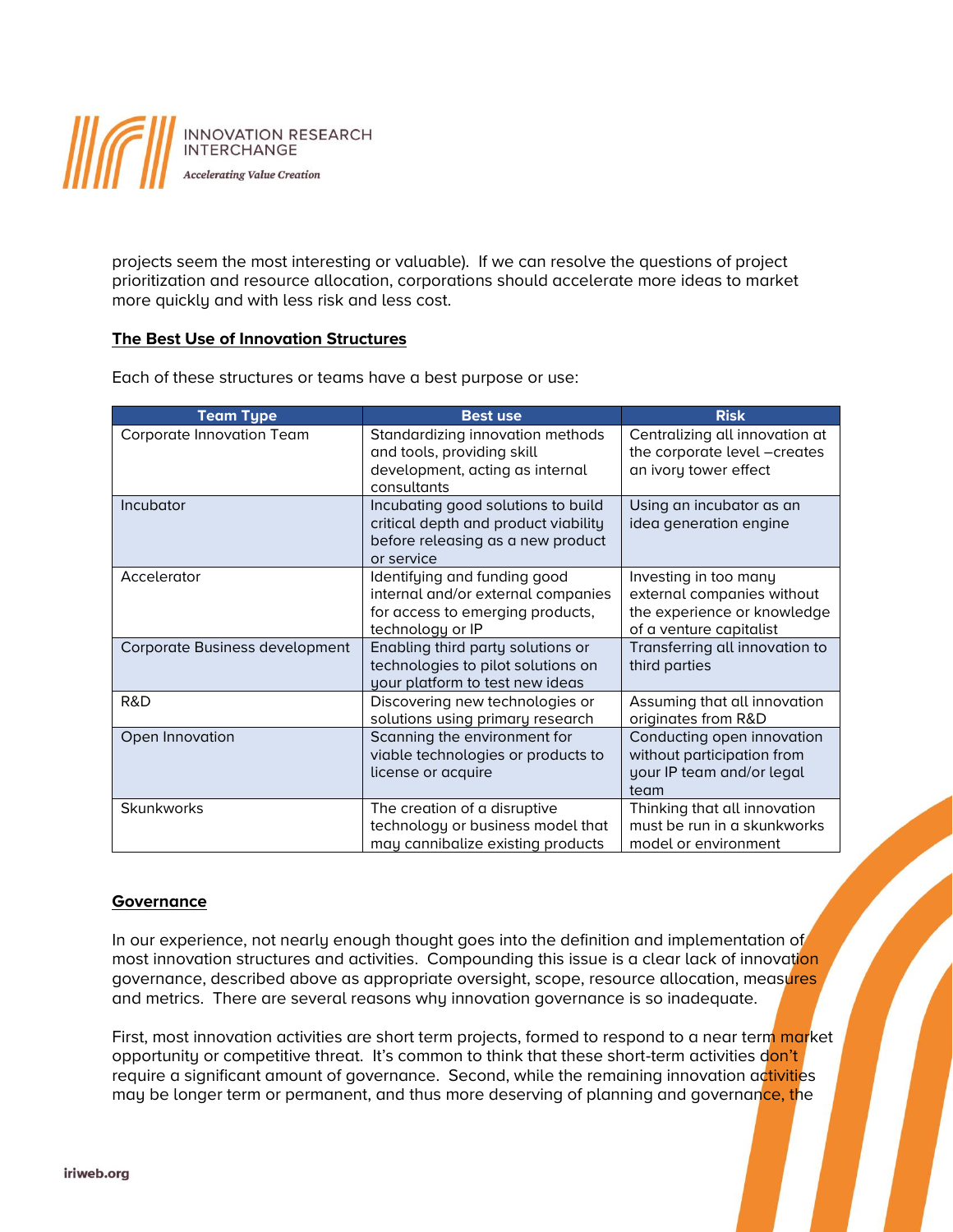**INNOVATION RESEARCH INTERCHANGE** 

**Accelerating Value Creation** 

# **The Governance Activities and Processes Boards Are Good At**

Technology and innovation rank low on the list.

#### % of board members who rated rated each activity "above average" or "excellent"

| Staying current on company         | 70% |
|------------------------------------|-----|
| Compliance                         | 69  |
| Board composition                  | 67  |
| Financial planning                 | 66  |
| Staying current on industry        | 64  |
| Executive sessions                 | 60  |
| Overall board performance          | 59  |
| Monitoring strategic decisions     | 59  |
| Investor/shareholder relations     | 58  |
| Strategic planning                 | 56  |
| Risk management                    | 55  |
| Creating effective board structure | 55  |
| Time management                    | 52  |
| Evaluation of CEO                  | 51  |
| <b>M&amp;A</b>                     | 45  |
| Compensation                       | 45  |
| Technology                         | 42  |
| <b>Innovation</b>                  | 42  |
| Global expansion                   | 40  |
| CEO succession planning            | 36  |
| HR/talent management               | 35  |
| Evaluation of individual directors | 34  |
| Cybersecurity                      | 24  |
|                                    |     |

work they represent is so new or so unusual compared with traditional day to day activities that many existing governance models don't seem to apply. Few executives or managers understand how to provide good governance to these activities. Third, innovation activities rarely coincide with budgeting cycles. Innovation opportunities arise after budgets are developed, and some opportunities or structures will extend beyond a traditional annual planning and budgeting cycle. In some cases, no funds were planned for innovation in an annual budgeting cycle. In other instances, even though funds were set aside, they were allocated for different purposes.

What this means is that most innovation teams and structures aren't carefully planned, don't have good budgeting or funding mechanisms, lack clear measures and metrics and suffer from inadequate staffing. Inadequate governance or the lack of governance may not seem to create challenges for innovation, but that's certainly not the case. In any activity, executives expect a defined scope, clear commitments about investments and return, and insights into measurements and metrics. When these factors are unclear or missing, most teams struggle to do any work at all, consumed by trying to define their own governance, measures and metrics. Further, as we've described above, just as there are several potential innovation structures, there is no "one size fits all" governance model.

Source: Survey of more than 5,000 board members by<br>Boris Groysberg and J. Yo-Jud Cheng, HBS; Women Corporate Directors Foundation: Spencer Stuart: and Deborah Bell independent researcher

### **Infrequent and unusual**

The lack of structure and governance is compounded by several facts:

**U HBR** 

- innovation relies on unfamiliar tools,
- introduces risk and uncertainty,
- requires exploration and discovery and
- often explores opportunities in adjacencies or spaces beyond the "core" capabilities or markets of the corporation.

Without definitive approval and scope, and insights into acceptable disruption and potential cannibalization of existing products and services, it can be difficult for innovation teams to determine where to focus and how much disruption or change to create. This is a major reason why so many innovation programs and activities return rather incremental ideas - these ideas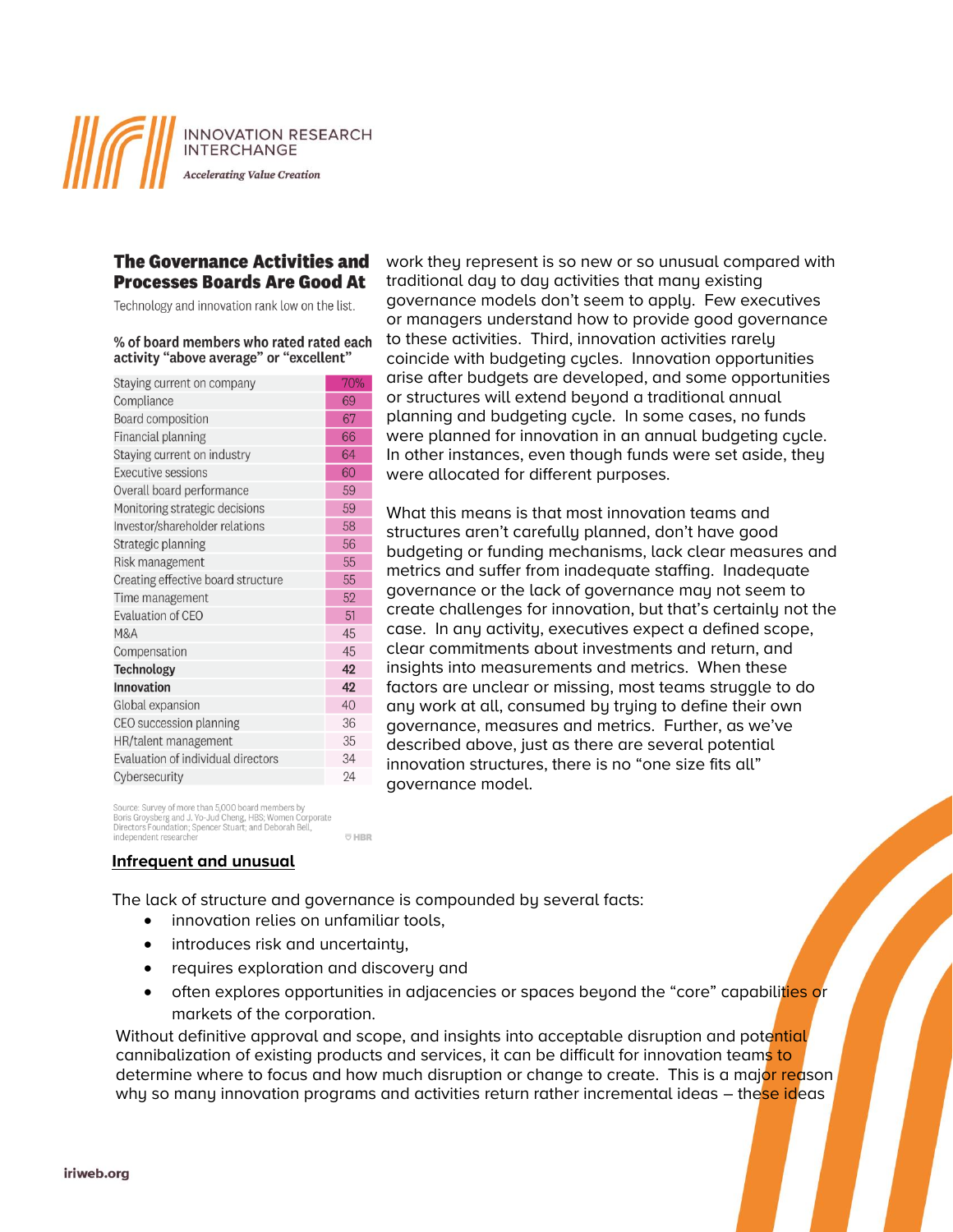

fit within the acceptable tolerance for change as evaluated by the existing structures, governance models and culture.

Recent research from Harvard's business school suggests that innovation governance is a significant issue across the management team, even reaching to the board of directors. This research found that most boards don't place much emphasis on innovation governance, instead focusing their attention on other topics.

Good governance cascades down from the top, so if the board isn't emphasizing innovation governance – and the research indicates that most boards aren't – then we can safely assume that senior management probably isn't focusing on innovation governance either, leaving most innovation activities with little governance or worse, using governance models that apply to day to day, efficient operations rather than to the more disruptive, exploratory approaches needed for good innovation.

### **Important governance criteria**

We've defined governance as scope, resources, funding, measures and oversight. It is helpful to determine which criteria are most important to successful governance. As you might expect, the answer is: it depends. For innovation activities that address more disruptive or longer-term innovation (disruptive innovation, horizon three, business model change) the most important resource is people. Identifying and recruiting energetic, creative people who will take the time to conduct research, investigate options and explore emerging opportunities, and who aren't afraid of working in ambiguous context or outside of the company's core competencies. Another important factor in more disruptive innovation activities is risk tolerance, because the teams will explore new ideas and opportunities that are outside of the company's core capabilities. Finally, funding is often a major concern in more disruptive activities, because the team may need to conduct research or gain understanding of technologies and markets that it cannot conduct on its own.

For innovation tasks that rely on spotting external ideas or technologies (open innovation), longevity in the marketplace and trust is important. This means that open innovation teams must actively participate in the innovation ecosystem over time, building trust, establishing relationships and exchanging ideas. They must gain experience in identifying and valuing third party intellectual property and establish credibility as an acquirer of intellectual property. Central innovation teams, on the other hand, must establish shared language, processes and methods and act as trainers, facilitators and catalysts for innovation throughout the organization. The roles and responsibilities of the three structures we've defined here call for very different staffing models, different kinds of people with different traits, different evaluation models and metrics.

One area of governance that varies between the different structures relates to risk. Generating ideas internally exposes the company to relatively low financial risk, reputational risk, development risk or other types of risk. Other innovation structures, such as open innovation,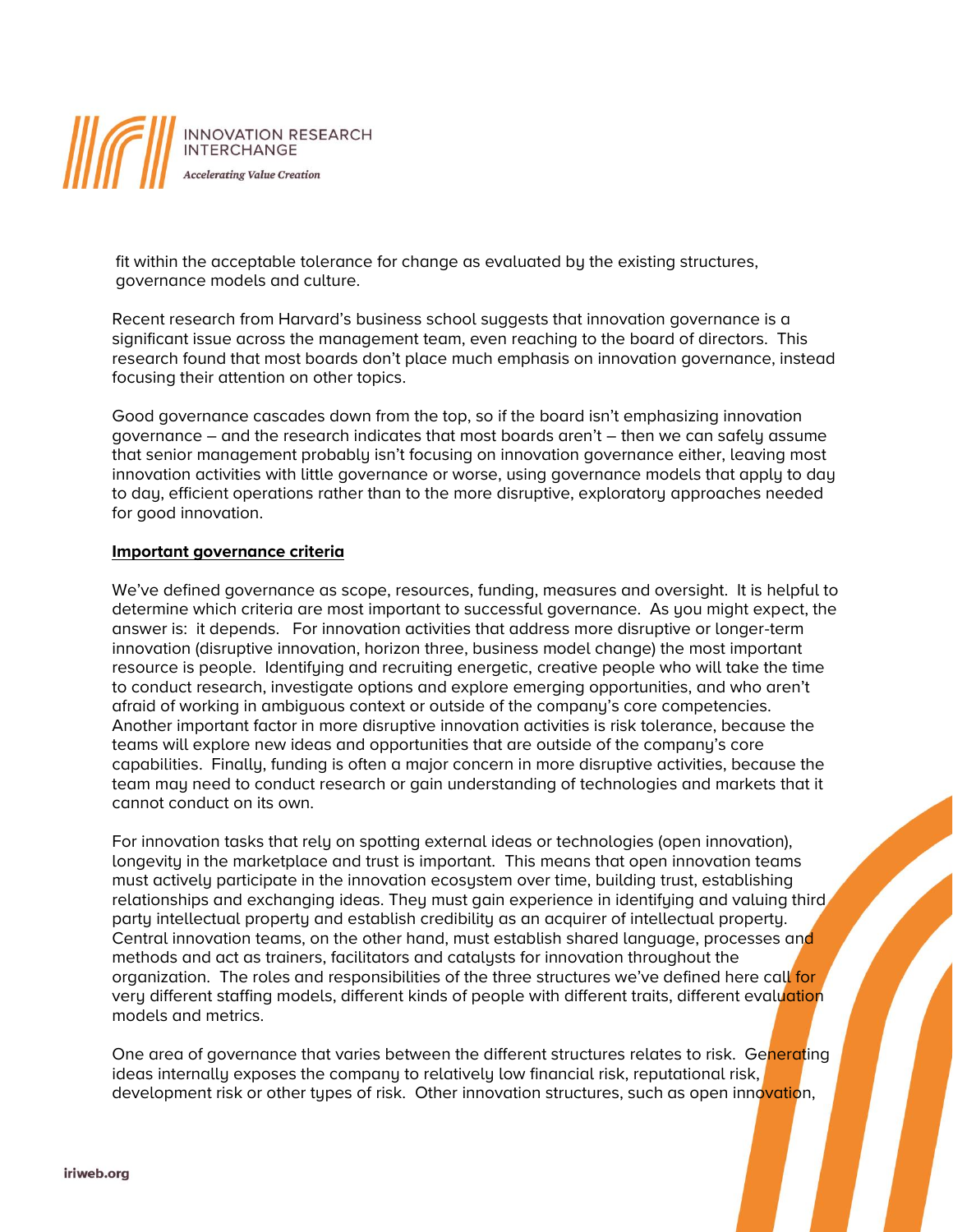

business development innovation, and accelerators create significant intellectual property, business and financial risk. For these reasons the governance models must be much more welldefined and constantly evaluated than governance models for internal innovation structures such as innovation teams and skunkworks.

Consider the risk associated with open innovation – evaluating third party technologies, defining intellectual property rights, vetting third party organizations, negotiating the value of technology or intellectual property. Each of these activities carries with it substantial economic, financial, and intellectual property risk. A failure in any of these steps could lead to dramatic costs or exposure of valuable intellectual property, strategic direction or trade secrets. We can easily understand why governance must become more defined and consistently applied the more the focus is on either disruptive ideas or involve external third parties in the innovation activity.

### **Research on governance and its attributes**

In our research we defined good governance as having the following attributes: clear innovation goals, defined budgets, clearly defined project scope and outcomes, alignment to corporate or team strategy and right investment of people, time, and resources.

We asked a representative sample of innovators in companies across industries to describe how effectively and how frequently each of the attributes we've defined as components of innovation governance are implemented in their organizations.

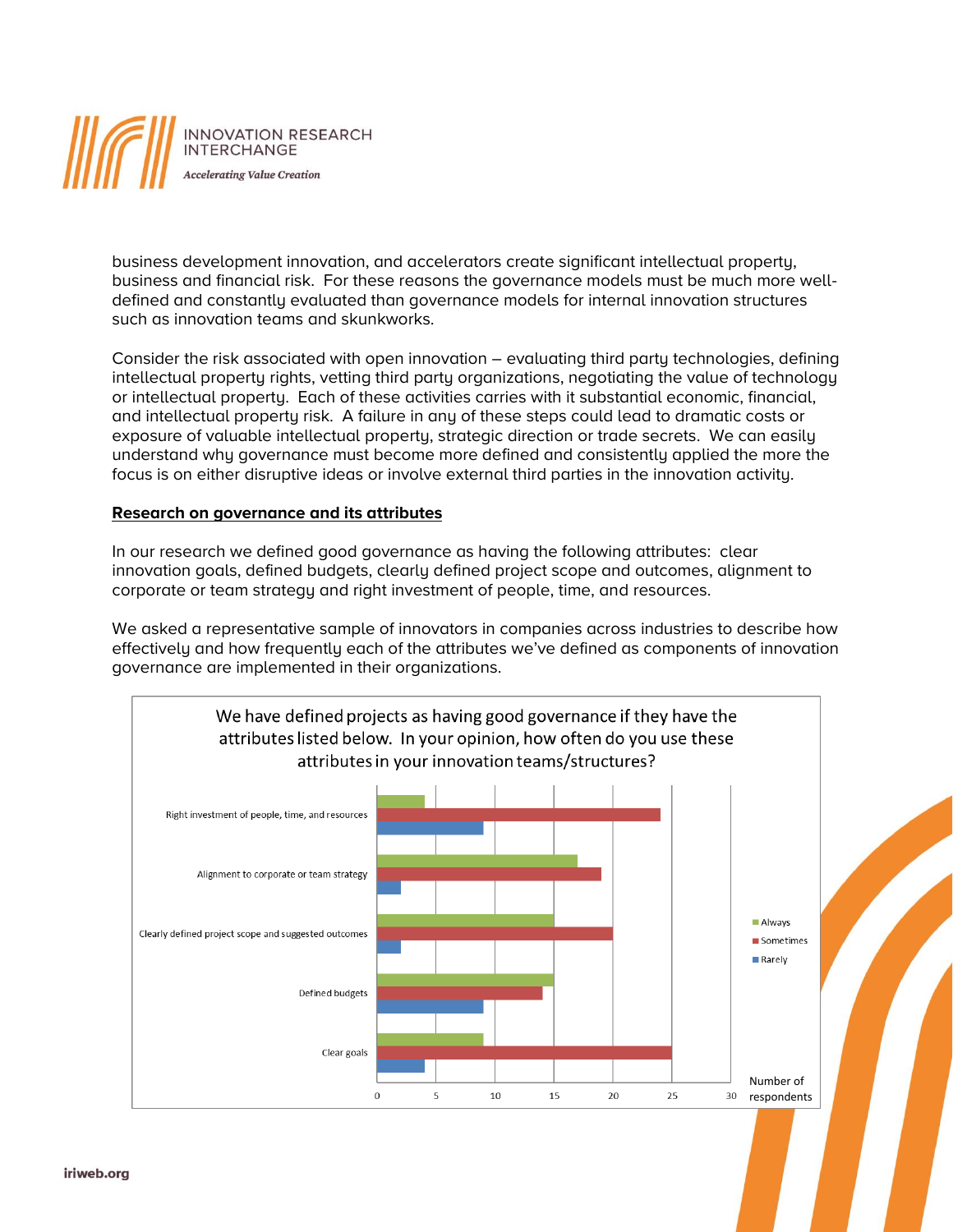

As you can see from the research, most respondents believe that none of these attributes is consistently applied, and several – defined budgets and right investment of resources as example – seem to signal a lack of careful governance. After all, if you rarely or only occasionally get the budgets and other resources right, how can you expect a project to succeed, especially one as risky as innovation?

In our research we asked a follow up question – how often is "good governance" used for a given innovation activity or team?



Over 20% of the respondents said their innovation activities use the same governance model, regardless of the scope or type of innovation. Close to 40% responded that they weren't sure if they ever used the correct governance models or approaches. Just over a third of respondents felt that they used the correct governance most or all the time.

# **Who is responsible for innovation governance?**

What would seem to be a simple question is often difficult: who defines innovation governance? This question becomes more complicated when there are multiple, simultaneous innovation activities and teams underway. You might think that innovation governance belongs to the Chief Innovation Officer, and in some instances the responsibility may belong there. But what if a Chief Innovation Officer doesn't exist? There are several potential suspects who could own all or part of the responsibility for innovation governance: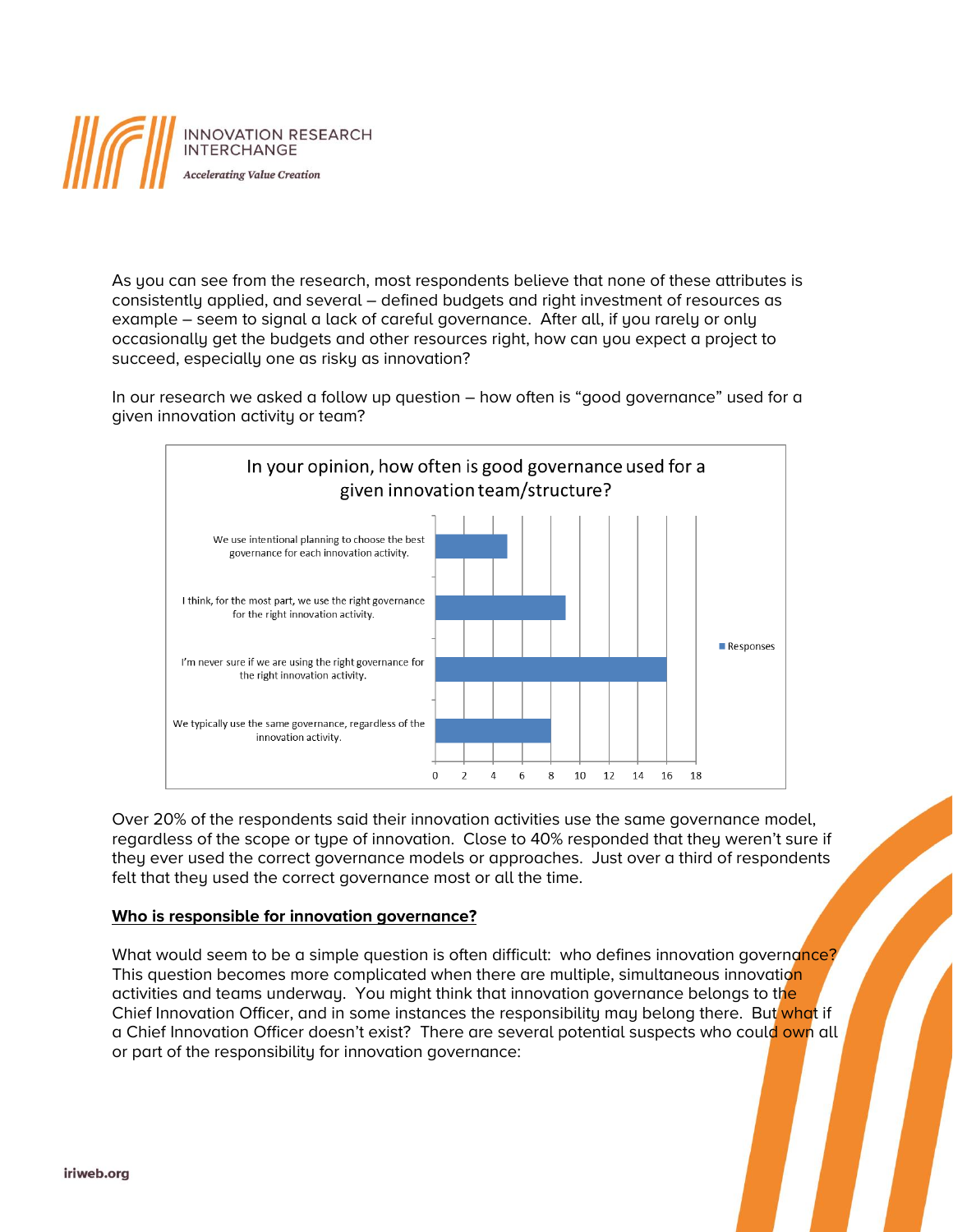

- Corporate boards are responsible for helping establish important direction and governance for corporations but are currently spending little time on innovation governance, based on the research above.
- The CEO and the executive team own the responsibility for clearly defining strategy and communicating strategy effectively. Once a strategy with growth and differentiation targets is understood, innovation teams and programs can place the overall strategy into context.
- The Chief Innovation Officer (if there is one) is responsible for establishing a common, consistent way of working, a common language, and hopefully, common visibility and reporting.
- Leaders of permanent innovation activities or teams (accelerator, central innovation team, R&D, etc.) who have responsibility for defining the activities, obtaining budgets, adopting corporate innovation processes or methods or defining the team's approach, obtaining appropriate staffing and developing key measures or metrics.
- Leaders of temporary innovation teams (skunkworks, innovation project teams) have the responsibility to work with their executive sponsor to define the objectives, staffing, budgeting and to establish the correct outcomes and metrics.

When we asked a question in our survey about who is responsible for establishing and conveying innovation governance, the responses we received were as diverse as the list above:



You'll note that the most common response is that governance is dictated at the division or business unit level. The next most frequent response is that governance is set at the enterprise level. Over 20% of respondents indicated that innovation governance is "not well defined in our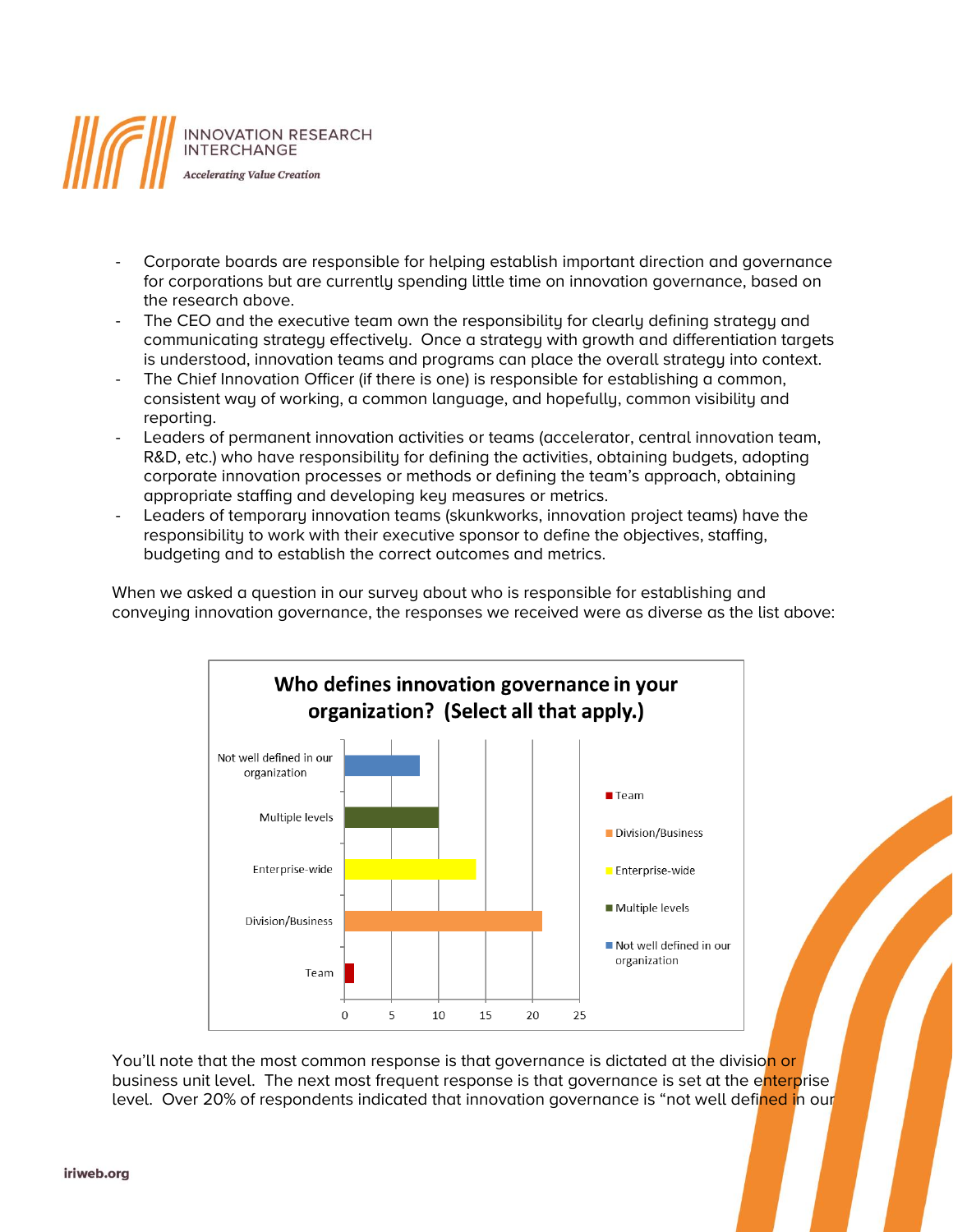

organization". The evidence suggests that innovation governance, while important, is highly diffused. Few organizations provide clarity about what innovation governance is, and worse, where governance models should be established.

As you can see, innovation governance is difficult because the teams and their activities are diverse and highly distributed. Some teams and activities are permanent and work in a defined function for an executive. Other teams work on short term projects sponsored by a business unit lead. These teams and activities can be underway, simultaneously, in different sections of the business, and focused on very different challenges with varied anticipated outcomes. It would be difficult if not impossible for any individual to control the methods, investments, staffing and metrics across all these likely concurrent activities. Yet each activity must have good governance, otherwise the work or outcomes will suffer.

# **Which attributes have the most impact?**

Based on our definition of innovation governance attributes, we felt it would be interesting to understand which attributes the respondents felt provide the most impact to innovation. The respondents were encouraged to rank the list of attributes from 1 – most impact to 6 – least impact.



The results were interesting:

The two governance attributes that respondents felt had the most impact on innovation are clearly defined measures or metrics and defined budgets. In other words, how well a **project** is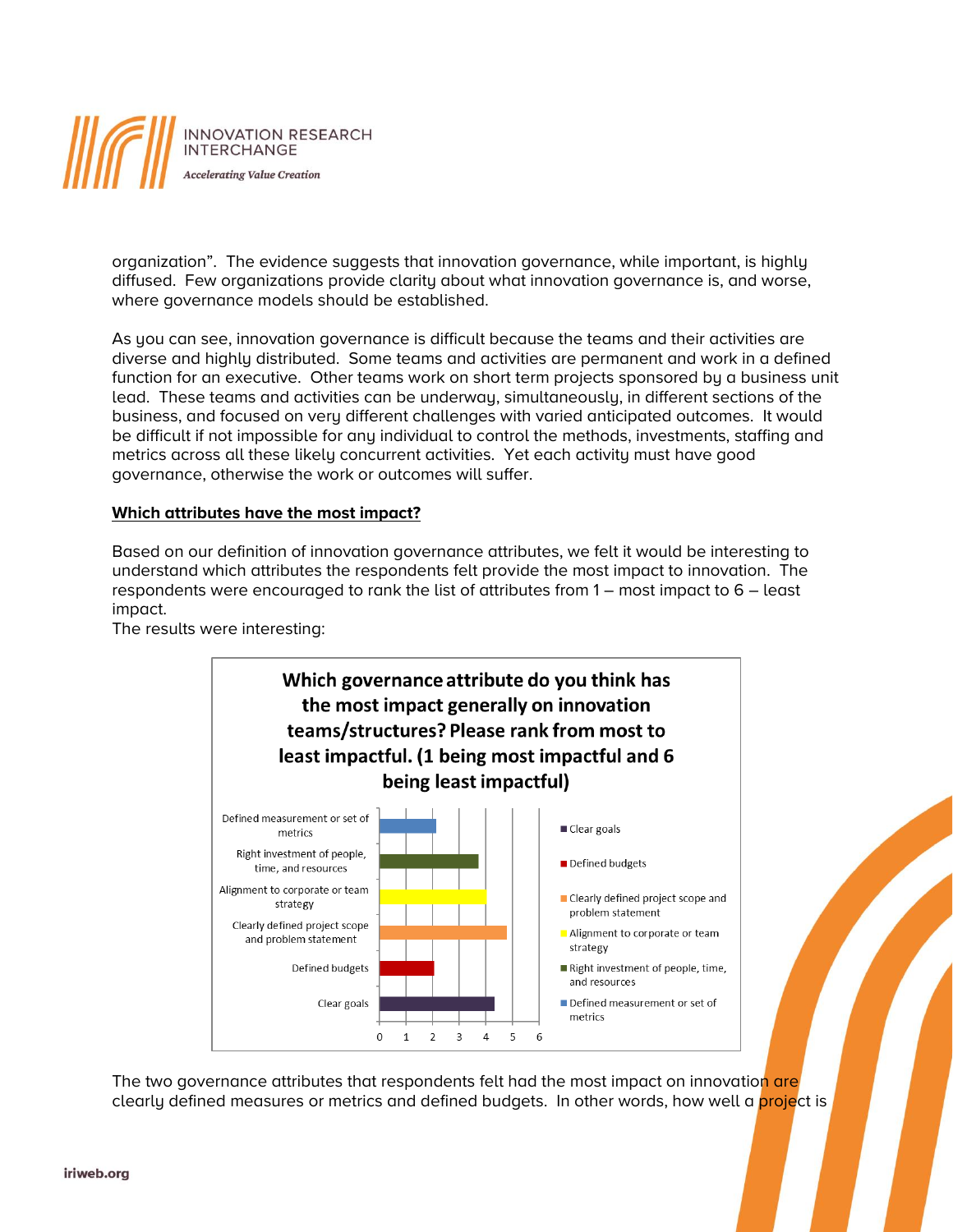

measured and how funds or budgets are provided seem to have the biggest impact. Conversely, the attributes ranked lowest in impact were clearly defined project scope and clear goals. Somewhere in the middle are alignment to corporate or team strategy and the right investment of people and resources.

From a governance perspective, the research indicates that carefully considering the way innovation projects will be measured and tracking metrics and defining the necessary budgets beforehand will have the most impact on innovation success. This indicates that careful planning and reasonable funding before beginning an innovation activity are what most people believe will have the most impact.

When we asked the survey respondents which attribute they wish received greater emphasis in their company (again ranking on a 1 to 6 scale), the results were similar.



Again, it appears from this research that defining how projects are measured or the important metrics associated with an innovation activity, and carefully thinking through funding and budgets is vital to success. These two items are probably ranked most important because 1) many innovation projects have unrealistic metrics for success or no metrics at all, making them hard to evaluate after the fact and 2) many innovation projects lack good budgeting and funding at the outset, and the scope of work often increases during the innovation activity.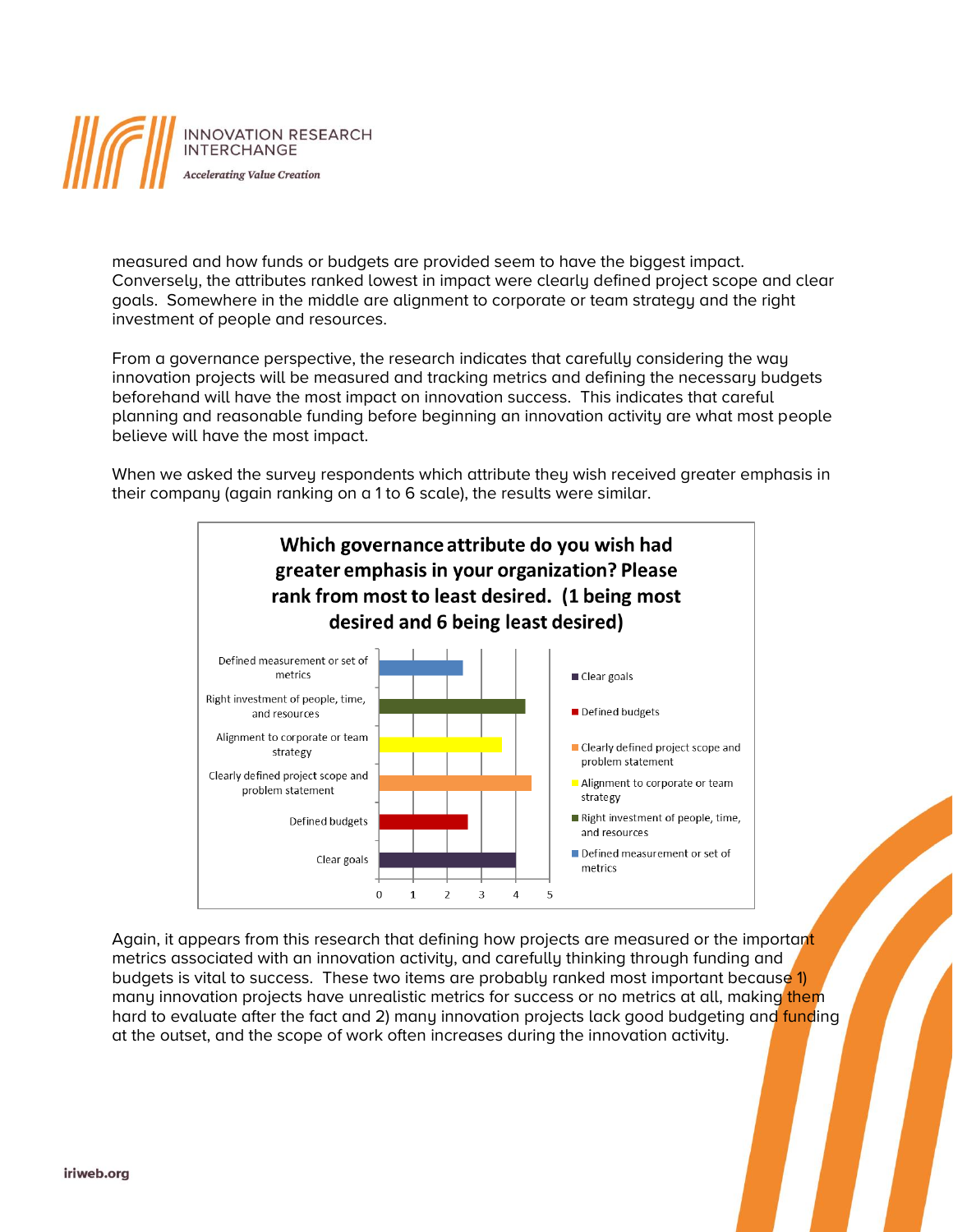

# **Simplifying complexity**

Innovation structure and governance can seem exceptionally complex. After all, there's likely several concurrent innovation teams or activities, and each may require different structures, management and governance. When executive attention is valuable and very limited, trying to effectively govern all these structures and teams may seem daunting. It doesn't have to be.

When you stop and realize that the differences between these structures and teams can be clarified using seven or eight questions, and those questions are easily answered, what was potentially complex can become much simpler. Now, we aren't going to suggest that finding the right person or team to lead or conduct a disruptive innovation activity in a skunkworks project is easy but understanding the key questions to frame the discussions and definition of the activity is a huge step forward.

### **Improving innovation structure and governance**

First, corporations and executives must admit that multiple, concurrent innovation activities and teams will exist simultaneously. Corporations need more innovation, more regularly, across all their product lines and should be actively engaged in creating new products or services as well. Once we accept that hypothesis, then the idea of establishing the best structures and governance to improve the opportunity for success becomes a no-brainer. Developing better structures and governance should be a no-brainer because more innovation is vital, but the resources and investment, as well as management attention, will remain limited. Thus, structure and governance are mechanisms to ensure that every dollar is spent in the best possible way. Each innovation activity is a bet on the future of the business, and each requires the right oversight, scope and funding to provide the best chance for success.

Executives and innovation leaders can do a much better job defining the appropriate innovation teams and structures through the questions we've posed below. Asked and answered, the questions provide information about the type of structure, the nature of the people and staffing required, and some sense of timeline and outcomes. This data provides insight into necessary budgets, and whether those budgets are one time or recurring. Further, understanding the goals, timeline and expected outcomes can also help define the team's measures and metrics, making it easier to determine if the structure or team fulfilled their responsibilities effectively.

### **Defining the best structures and governance**

From our experience, working with companies, governments, national research labs and universities for over 50 years, we've identified eight key questions to ask to help define the nature and structure of innovation organizations or teams. Answering these questions in context of a specific need, opportunity or external relationship will help dictate the kind of governance, staffing, budgets, and metrics that are important for each type of structure.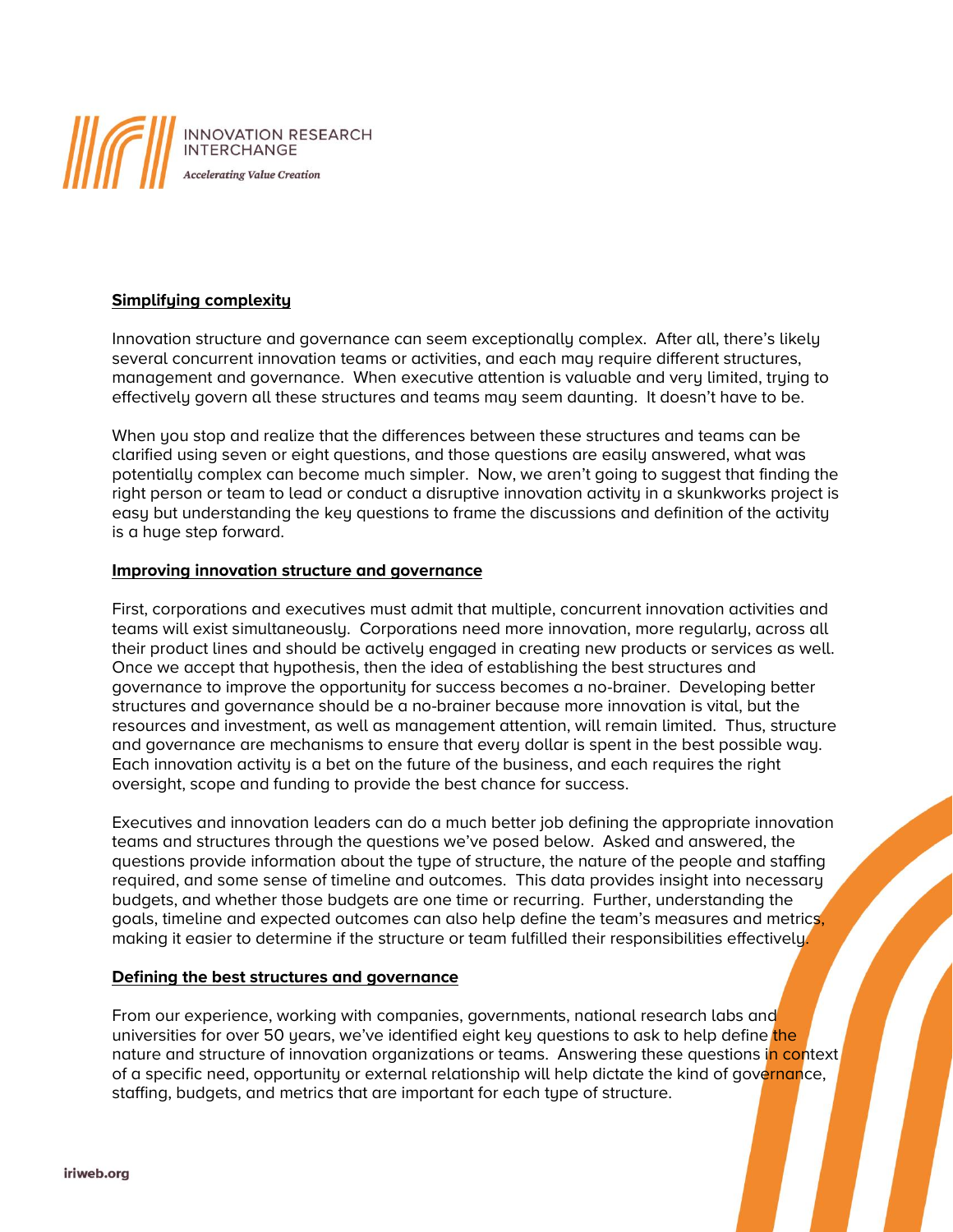

# **Questions**

1. **What is the desired goal of innovation in each instance?** Some innovation structures or teams have very incremental goals. Project teams are often formed to introduce small changes (incremental innovation) to existing products. Other teams may be formed to conduct more radical or disruptive innovation, seeking to introduce completely new products into an existing market or to introduce "new to the world" products and services. In this definition we are using the three horizons model (incremental, breakthrough and disruptive) to define the desired goals.

Most teams and structures formed to conduct innovation work will be focused on incremental change to existing products, because the preponderance of innovation work is focused on incremental innovation. Other teams will focus on disruptive innovation, exploring potential futures and conceiving products and services that aren't currently being delivered today. Typically, there are fewer disruptive projects than incremental projects but disruptive projects require more robust governance because the risks are much larger. Teams focused on incremental change and teams focused on disruptive change have very different goals, timelines, risk profiles, staffing and funding needs.

- 2. **What "type" of outcome do you desire from the innovation work?** Here we are relying on Doblin's Ten Types model, defining innovation outcomes that range from products to services to channel innovation, service innovation, experience innovation and business model innovation. Teams and structures that are responsible for product innovation are more easily defined and governed, because the work is familiar and addresses existing customers and needs, while teams that seek new ideas to change or introduce new business models are more disruptive to existing business models and operations. As the nature of the intended innovation outcome changes, governance and staffing needs, risk profiles and other factors may change. Better structures and governance become more important as the "type" of innovation outcome shifts from product to something else (service, channel, business model, experience).
- 3. **For each innovation activity, how much central oversight or control should be provided?** Many companies have a central innovation function, but the roles and responsibilities differ based on a centralized or decentralized model. Innovation is centralized in some companies and controlled in a small group – often R&D – and closely monitored. In other organizations innovation is very decentralized, conducted in a wide range of product groups and business functions. Clearly the structures and governance will differ based on how centralized or decentralized the innovation activity is.
- 4. **Does a specific innovation team or function own or facilitate innovation?** Some innovation teams exist to provide training, tools, methods and a common innovation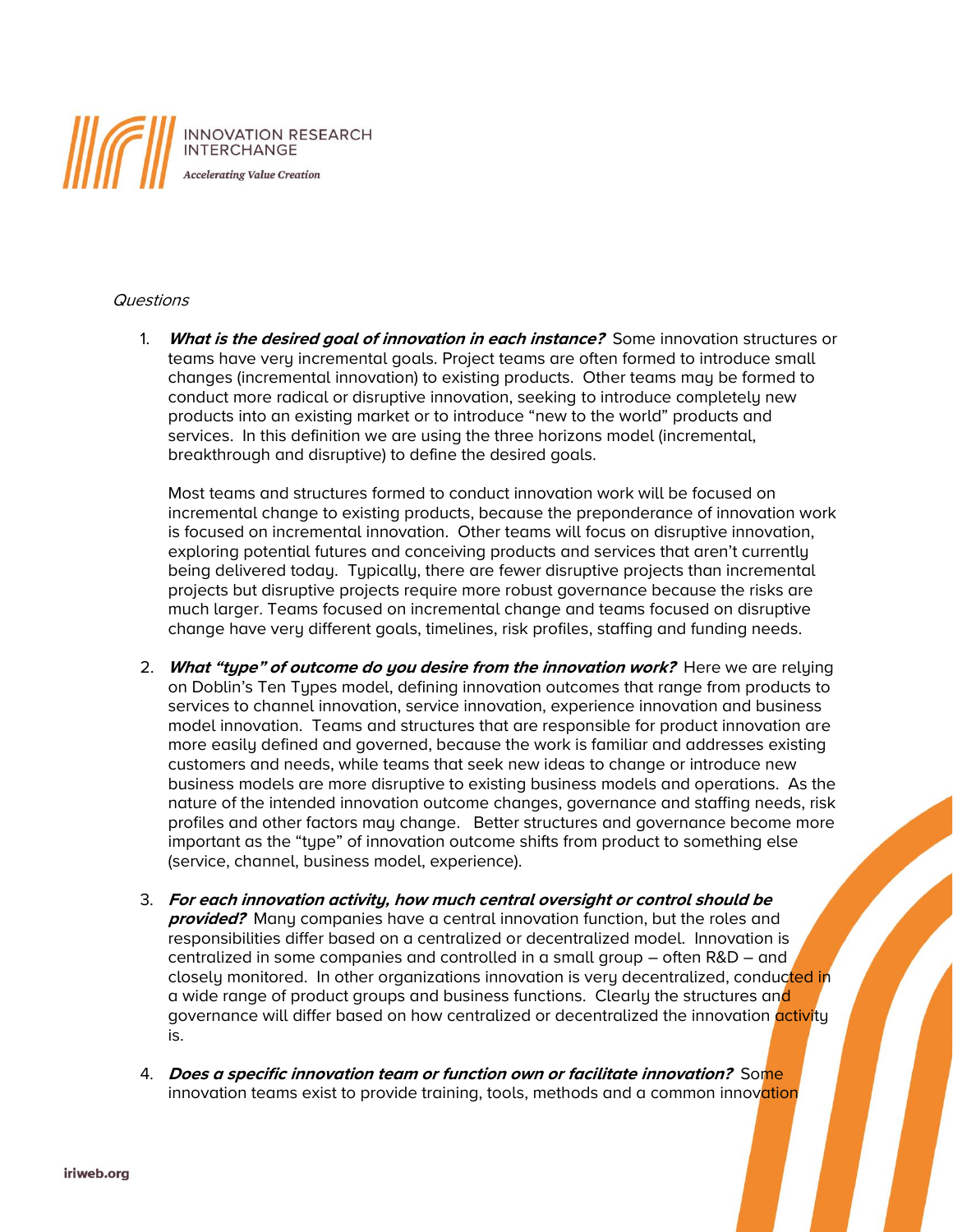

process to other innovation teams or functions. These centralized teams reinforce a common methodology, approach and language, but don't necessarily lead innovation tasks. They serve as a central clearing house for other innovation teams. Defining the role of each team as innovation owner or facilitator helps define structure, governance, responsibilities and measures.

- 5. **Should the innovation team consider internal and/or external ideas, technologies or partners?** Innovation activities or teams that are solely internally focused, generating ideas and leveraging internal intellectual property have different structures and governance than teams that have some or most of their activity engaged with external ideas, technologies or partners. The governance models are very different and consider a different range of factors as you introduce external or open innovation into your innovation program.
- 6. **Is the team or activity permanent or temporary?** Most innovation activities are projectbased. Teams form around an idea or a problem and generate solutions, eventually recommending a course of action to a senior leader. Often these innovation project teams will disband after completing their innovation task. Other innovation teams have longevity or are permanent teams. Those include many teams focused on developing third party partnerships (open innovation) and centralized innovation functions. Governance, staffing and budgeting concerns are very different if the team is a permanent team or one built for just one activity or project.
- 7. **What is the "role" of the team?** Different innovation activities call for different roles and responsibilities. Teams working on new or disruptive innovation may conduct a significant amount of research and idea generation, while corporate venturing teams may examine and vet external or internal intellectual property or teams. Other innovation teams may vet third party technologies to test or pilot. Teams focused on generating and validating ideas internally will have different structures and responsibilities than teams focused on piloting third party technologies.
- 8. **What innovation role does R&D have?** The R&D team often plays a substantial role in innovation, developing or identifying new technologies that can add more value or create greater differentiation to existing products or create entirely new products. Depending on how innovation is defined and how the responsibilities are allocated, R&D may play an important role in innovation, but we typically find that the innovation need is broader than this role. Innovation can occur in services, experiences and business models, which are typically outside the domain of R&D. So, while R&D may play an important role in innovation, they cannot be the only innovation team or structure in a business.

Once these questions are asked and answered about each innovation team or activity, you can begin to define the appropriate structure and turn your attention to governance.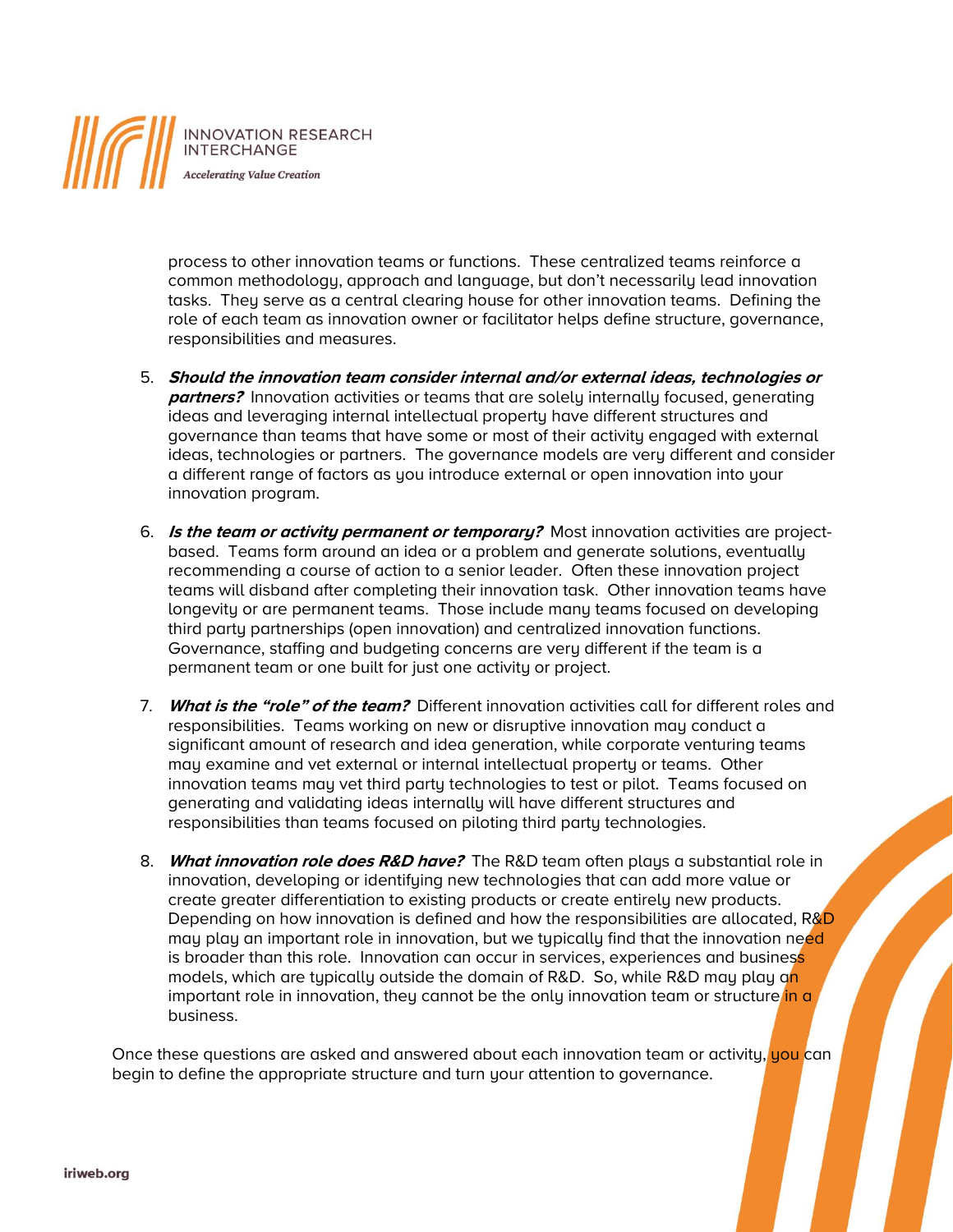

# **Governance questions**

As with structure, we've generated a short set of questions to help define and frame the appropriate governance for any innovation activity.

- 1. Strategic Alignment how well does the innovation activity align to strategic or business unit strategies and goals? Is the team pursuing ideas that align to the strategic goals of the business?
- 2. Scope and goals are activities scoped effectively so the team understands the opportunity space and any constraints? Are the expected outcomes clear?
- 3. Budgets and funding Where do the funds come from to support innovation activities? Does the team have adequate funding to complete the tasks associated with innovation? Who controls those funds? Are they dependent on milestones or deliverables?
- 4. Resources people, time commitments, physical assets does the team have the right people to do the work, do they have enough time, and do they have access to the necessary equipment, data, etc?
- 5. Measures and metrics does the team have measures and metrics that are appropriate for innovation work?
- 6. Reporting and oversight who does the innovation team or activity report to? How often do they report their progress and results? Who has oversight of their work?

# **Conclusion**

If we accept that important existing products should be continually improved (incremental innovation) and some innovation work should be conducted to discover new products and services (disruptive innovation) and to find or scout for new technologies or products (open innovation), while other functions within the business sponsor nascent internal or external teams (incubators/accelerators) while the research and development team conducts its own internal research, and executives responsible for customer experience and channels experiment with new solutions, you can see that it is almost inevitable that larger companies will have multiple concurrent innovation activities underway.

These activities will have different operating structures, expected outcomes, and governance models. The diversity and disparity of the innovation activities makes it difficult to create a common innovation framework or to determine who is responsible for defining and improving innovation structures and governance models. It's likely that there isn't one answer, but a series of answers based on the type of work, expected outcomes, relationship with external organizations, and other factors.

What's most important to understand is 1) there are and should be multiple innovation activities underway 2) they should operate differently and have different organizational structures that align with their tasks and goals 3) they should have a well-defined governance model that 4)